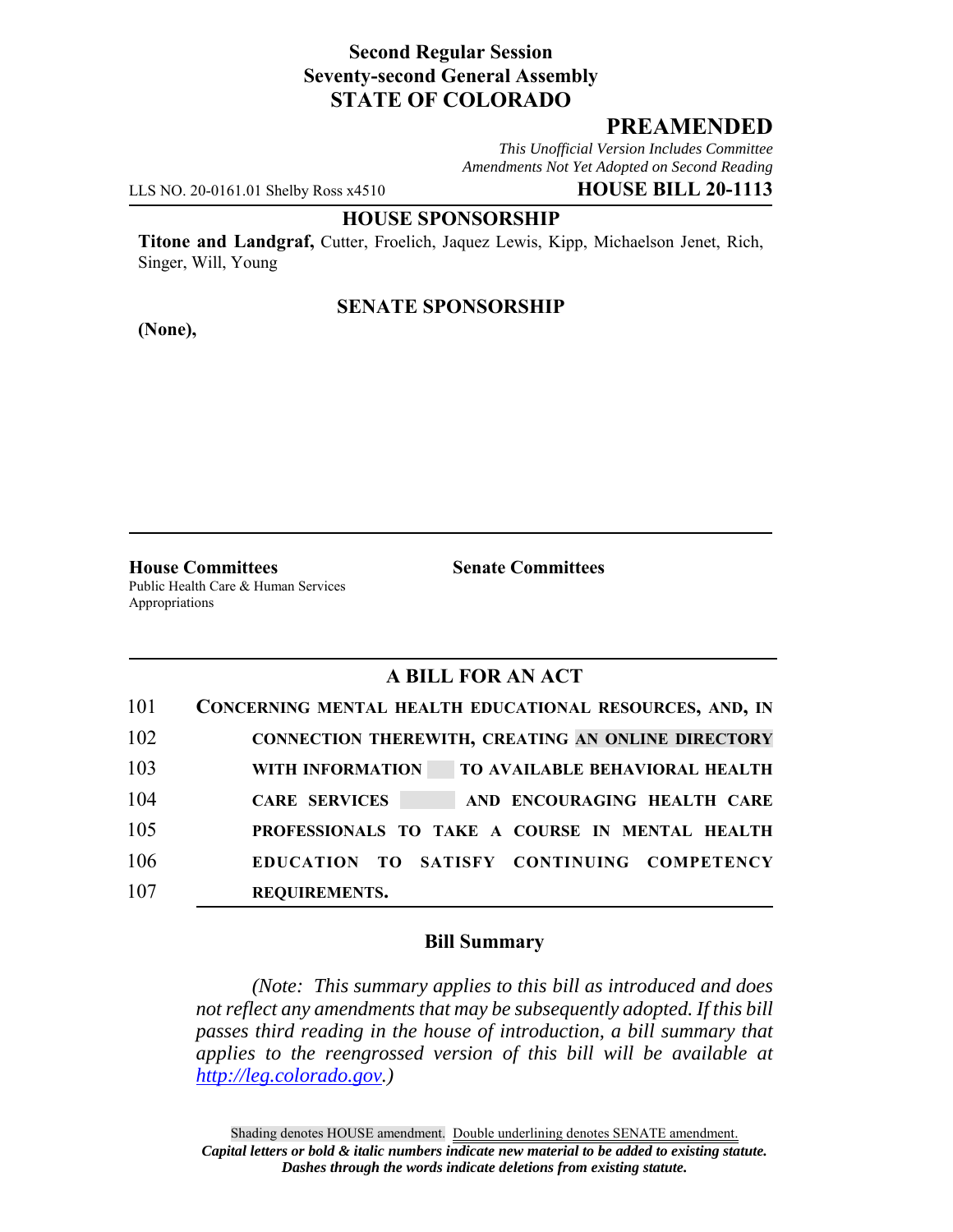No later than July 1, 2020, the department of human services (department), with assistance from other departments and organizations, shall create and maintain a website that provides internet links to relevant information and resources available to individuals seeking behavioral health care services. The website must include information about the Colorado SEE ME campaign and the national suicide prevention hotline, demographic-specific information about behavioral health care providers available in each geographic region, internet links to each behavioral health care provider's website, and internet links to skilled nursing facilities available in each geographic region.

No later than April 1, 2021, the department shall issue a request for proposal to contract with an organization to develop and distribute community- and demographic-specific targeted messaging related to the website. The messaging must be distributed no later than January 1, 2022.

The bill allows a health care professional who is required to complete continuing competency requirements to take a course in mental health education to satisfy the continuing competency requirements.

| 1              | Be it enacted by the General Assembly of the State of Colorado:            |
|----------------|----------------------------------------------------------------------------|
| $\overline{2}$ | <b>SECTION 1.</b> In Colorado Revised Statutes, add article 71 to title    |
| 3              | 27 as follows:                                                             |
| $\overline{4}$ | <b>ARTICLE 71</b>                                                          |
| 5              | <b>Mental Health Education and Suicide Prevention Resources</b>            |
| 6              | 27-71-101. Definitions. AS USED IN THIS ARTICLE 71, UNLESS THE             |
| 7              | CONTEXT OTHERWISE REQUIRES:                                                |
| 8              | (1) "BEHAVIORAL HEALTH" HAS THE SAME MEANING AS SET FORTH                  |
| 9              | IN SECTION 27-60-100.3 (1).                                                |
| 10             | (2) "STATE DEPARTMENT" MEANS THE STATE DEPARTMENT OF                       |
| 11             | HUMAN SERVICES CREATED PURSUANT TO SECTION 26-1-105.                       |
| 12             | 27-71-102. Mental health education and suicide prevention                  |
| 13             | <b>resources - directory created.</b> (1) (a) NO LATER THAN NOVEMBER $1$ , |
| 14             | 2021, THE STATE DEPARTMENT SHALL CONTRACT WITH AN ORGANIZATION             |
| 15             | TO CREATE AN ONLINE RESOURCE DIRECTORY FOR INDIVIDUALS SEEKING             |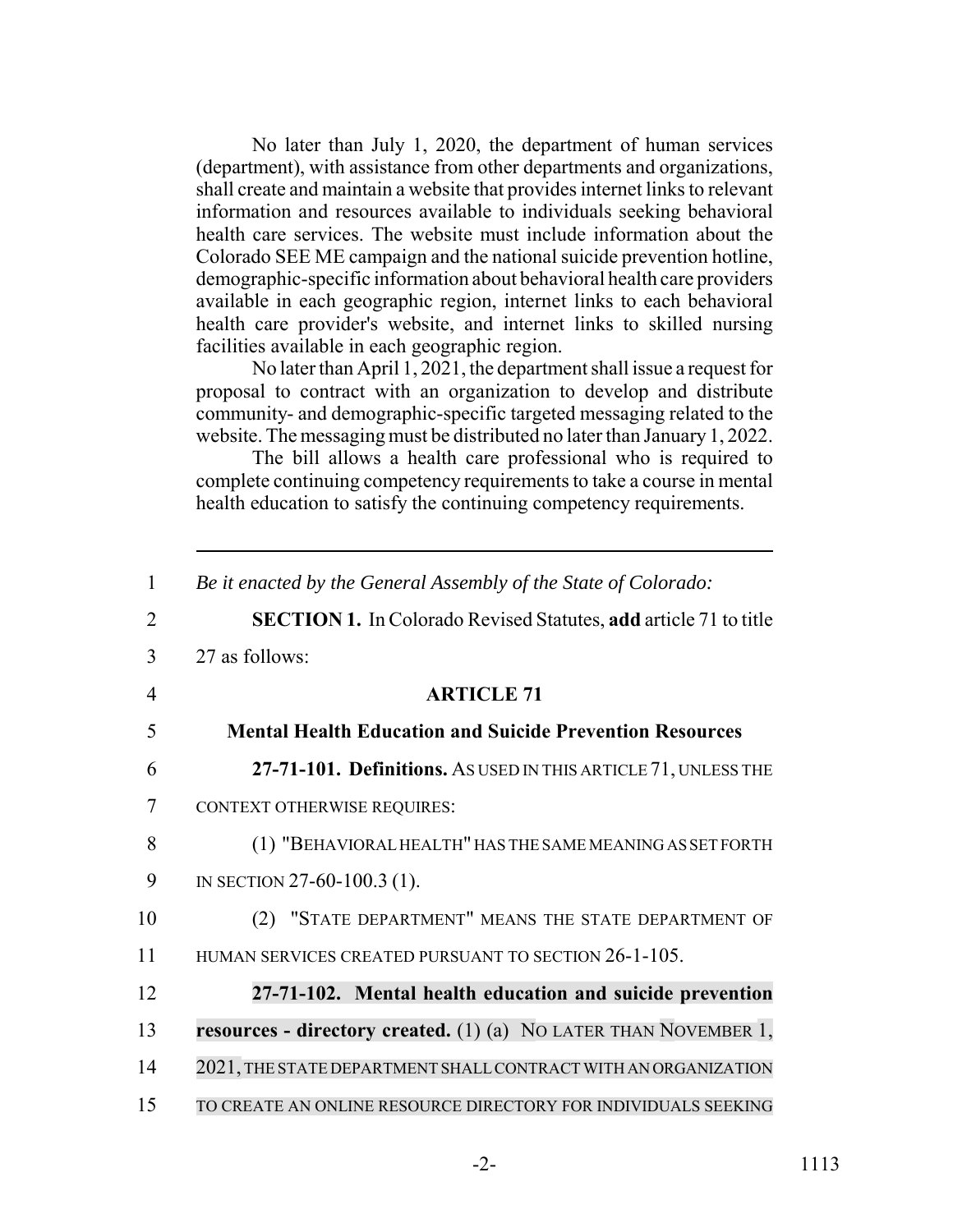BEHAVIORALHEALTH SERVICES IN COLORADO, WHICH MUST INCLUDE THE FOLLOWING RESOURCES: (I) INFORMATION ABOUT THE BEHAVIORAL HEALTH CRISIS 4 RESPONSE SYSTEM CREATED PURSUANT TO SECTION 27-60-103; (II) THE REFERRALRESOURCES USED BY THE CONTRACTOR OF THE TWENTY-FOUR-HOUR TELEPHONE CRISIS SERVICES PROVIDED PURSUANT TO SECTION 27-60-103; (III) THE PUBLIC-FACING COMPONENT OF THE BEHAVIORAL HEALTH CAPACITY TRACKING SYSTEM CREATED PURSUANT TO SECTION 27-60-104.5; (IV) BEHAVIORAL HEALTH PUBLIC AWARENESS CAMPAIGNS RUN 12 BY THE STATE OF COLORADO; AND (V) ANY OTHER RESOURCES AS DETERMINED BY THE STATE DEPARTMENT. (b) FOR EACH PROVIDER ADDED TO THE DIRECTORY PURSUANT TO 16 SUBSECTION  $(1)(a)(II)$ ,  $(1)(a)(III)$ , OR  $(1)(a)(IV)$  OF THIS SECTION, THE FOLLOWING INFORMATION SHALL BE INCLUDED, WHEN POSSIBLE: (I) THE PROVIDER'S NAME, WEBSITE ADDRESS, AND TELEPHONE NUMBER; 20 (II) THE TYPES OF TREATMENT OR SERVICES PROVIDED; AND (III) LANGUAGES SERVED. 22 (2) THE ONLINE DIRECTORY SHALL BE AVAILABLE IN BOTH ENGLISH AND SPANISH. 24 (3) THE STATE DEPARTMENT MAY SOLICIT, ACCEPT, AND EXPEND ANY GIFTS, GRANTS, OR DONATIONS FROM PRIVATE OR PUBLIC SOURCES TO IMPLEMENT THE PROVISIONS OF THIS SECTION AND FOR THE DEMOGRAPHIC-SPECIFIC, TARGETED, AND DESTIGMATIZED DIGITAL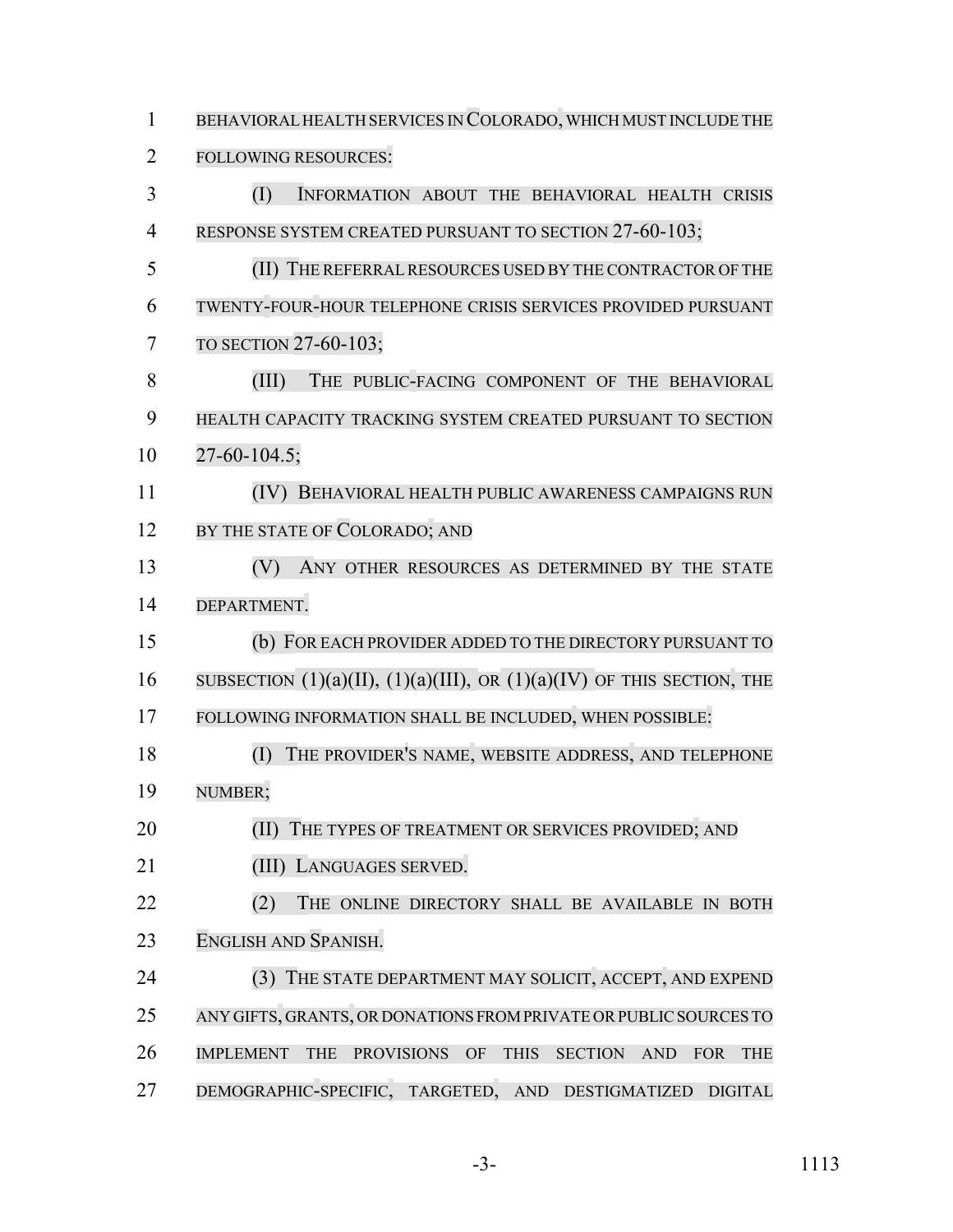MESSAGING DEVELOPED AND DISTRIBUTED PURSUANT TO SECTION 2 27-71-103, REGARDLESS OF WHETHER THE GIFT, GRANT, OR DONATION IS PRESENTED IN A DIGITAL FORMAT.

 **27-71-103. Request for proposal - demographic-specific targeted messaging.** (1) NO LATER THAN APRIL 1, 2021, THE STATE DEPARTMENT SHALL ISSUE A REQUEST FOR PROPOSAL TO CONTRACT WITH AN ORGANIZATION TO DEVELOP AND DISTRIBUTE DEMOGRAPHIC-SPECIFIC, TARGETED, AND DESTIGMATIZED DIGITAL MESSAGING RELATED TO THE 9 ONLINE DIRECTORY CREATED PURSUANT TO SECTION 27-71-102.

 (2) THE CONTRACTING ORGANIZATION SHALL CONDUCT INITIAL RESEARCH TO UNDERSTAND AND IDENTIFY THE DEMOGRAPHICS WITH THE HIGHEST BEHAVIORAL HEALTH NEEDS IN COLORADO.

 (3) THE DEMOGRAPHIC-SPECIFIC,TARGETED,ANDDESTIGMATIZED 14 DIGITAL MESSAGING DESCRIBED IN SUBSECTION (1) OF THIS SECTION MUST BE DISTRIBUTED NO LATER THAN JANUARY 1, 2022.

 **SECTION 2.** In Colorado Revised Statutes, **add** 12-30-115 as follows:

 **12-30-115. Demonstrated competency - health care professionals.** (1) NOTWITHSTANDING ANY OTHER PROVISION OF THIS 20 TITLE 12, IF A HEALTH CARE PROFESSIONAL IS REQUIRED TO COMPLETE A 21 CONTINUING COMPETENCY OR CONTINUING EDUCATION REQUIREMENT AS 22 A CONDITION OF RENEWING, REACTIVATING, OR REINSTATING THE HEALTH CARE PROFESSIONAL'S LICENSE, THE HEALTH CARE PROFESSIONAL MAY TAKE A COURSE IN MENTAL HEALTH EDUCATION TO SATISFY THE CONTINUING COMPETENCY OR CONTINUING EDUCATION REQUIREMENTS. (2) FOR THE PURPOSES OF THIS SECTION, "MENTAL HEALTH EDUCATION" INCLUDES ANY COURSE THAT TEACHES THE SIGNS AND